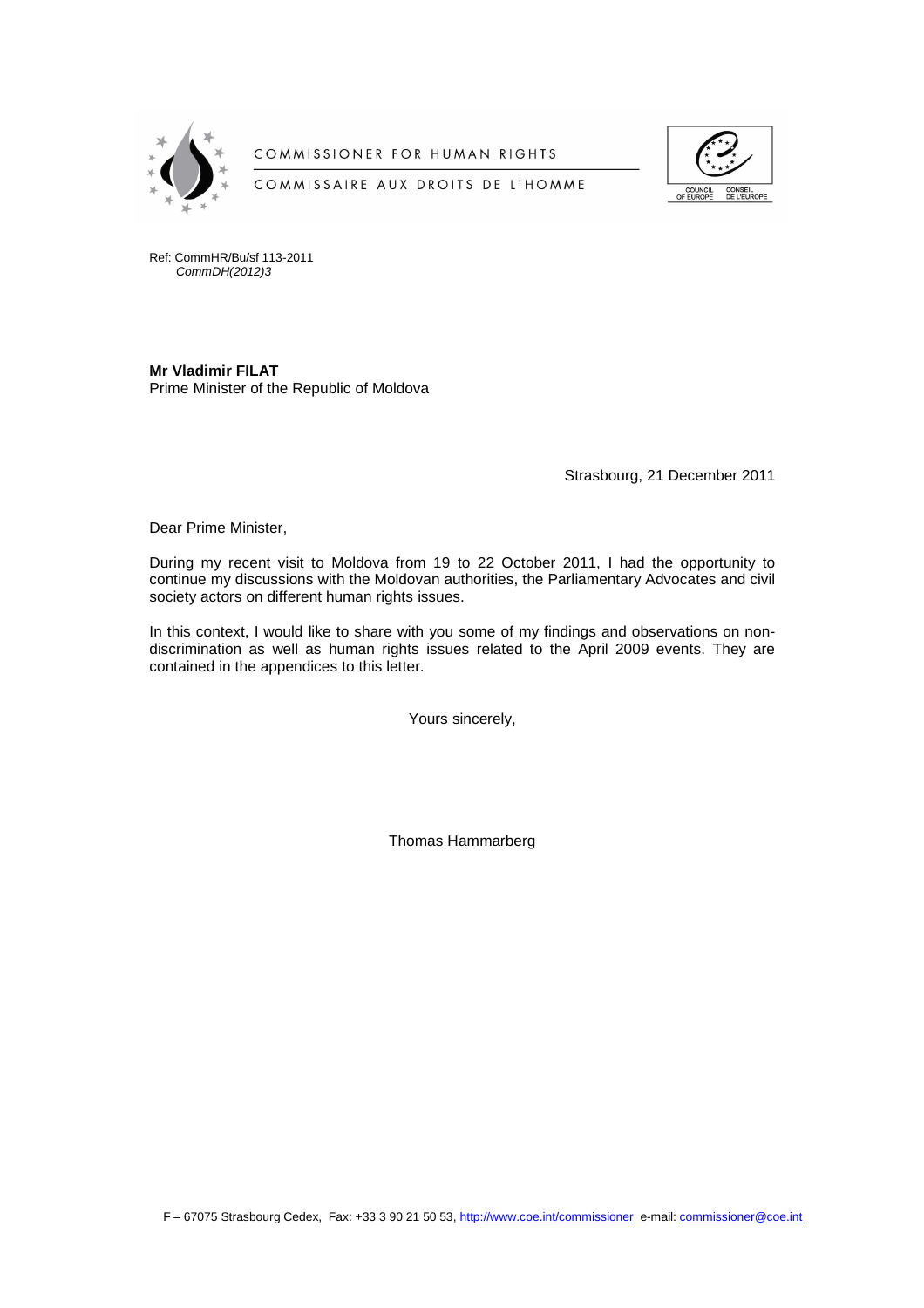# **Appendix 1**

### **Human rights issues related to the April 2009 events in Moldova Observations of the Commissioner for Human Rights**

- 1. During his October 2011 visit to Moldova, the Council of Europe Commissioner for Human Rights discussed with the Moldovan authorities and other interlocutors certain human rights issues raised in his earlier report concerning the events of April 2009 in Moldova, which focused on the treatment of people detained in relation to the post-electoral demonstrations of that period.<sup>1</sup> Given the seriousness of his findings relating to ill-treatment by the police, the Commissioner recommended in his report that decisive action be taken to adopt and enforce a policy of "zerotolerance" of ill-treatment throughout the criminal justice system. The Commissioner also recommended that a thorough and comprehensive inquiry be conducted into the events of 6-7 April, and provided assistance to the ad-hoc Parliamentary Inquiry Commission established for this purpose (Inquiry Commission).
- 2. The report of the Inquiry Commission which was presented to the Moldovan Parliament in May 2010 did not reflect the views of all the members of the Inquiry Commission, a group of whom submitted a dissenting opinion. The majority of the members of the Inquiry Commission found that coordination of the law enforcement forces had been inefficient, and that there had been abuses and excessive use of force by the police when apprehending and detaining people. The majority also referred to unlawful acts by prosecutors and judges who carried out trials in violation of the rights enshrined in Article 6 of the European Convention on Human Rights (ECHR).
- 3. In April 2010 the Moldovan Government established a "commission for identifying persons who suffered as a result of events on 7 April 2009". Similar initiatives have been taken by the Chisinău local authorities to identify and compensate financially those who suffered physical or psychological harm during the April 2009 events. The Commissioner was informed by the Moldovan authorities that significant resources have been allocated for rehabilitation of victims of torture or ill-treatment or their families as well as to several employees of the Ministry of Interior who suffered injuries during the April 2009 events.<sup>2</sup>
- 4. During the Commissioner's October 2011 visit to Moldova, several representatives of civil society and lawyers expressed their concerns about the progress of trials against law enforcement officials charged with ill-treatment and other violent crimes against protesters and persons deprived of their liberty in the context of the April 2009 events. According to the Commissioner's interlocutors, those who committed acts of torture and ill-treatment have been treated with unjustifiable leniency, and trials have generally resulted in acquittals or light suspended sentences. Victims of torture and ill-treatment have not been allowed access to case files while policemen suspected of having committed such serious crimes continue to exercise their duties pending investigation. Due to the lack of a developed witness protection system, witnesses and victims of torture or ill-treatment can only receive protection from police staff, who might be colleagues of the very persons who are under investigation for such acts.
- 5. The case of P*ă*dure*ţ* v Moldova (application no. 33134/03, judgment of 5 January 2010) highlights the problems of accountability in cases of ill-treatment by law enforcement officials. In that case, the European Court of Human Rights (ECtHR) noted with great concern the Government's

 $\overline{a}$ 

<sup>&</sup>lt;sup>1</sup> The report in question was published on 17 July 2009 (CommDH (2009) 27).

 $2$  In this context, reference could be made to the recommendations contained in "The United Nations Basic Principles on the Right to a Remedy and Reparation for Victims of Gross Violations of International Human Rights and Serious Violations of International Humanitarian Law".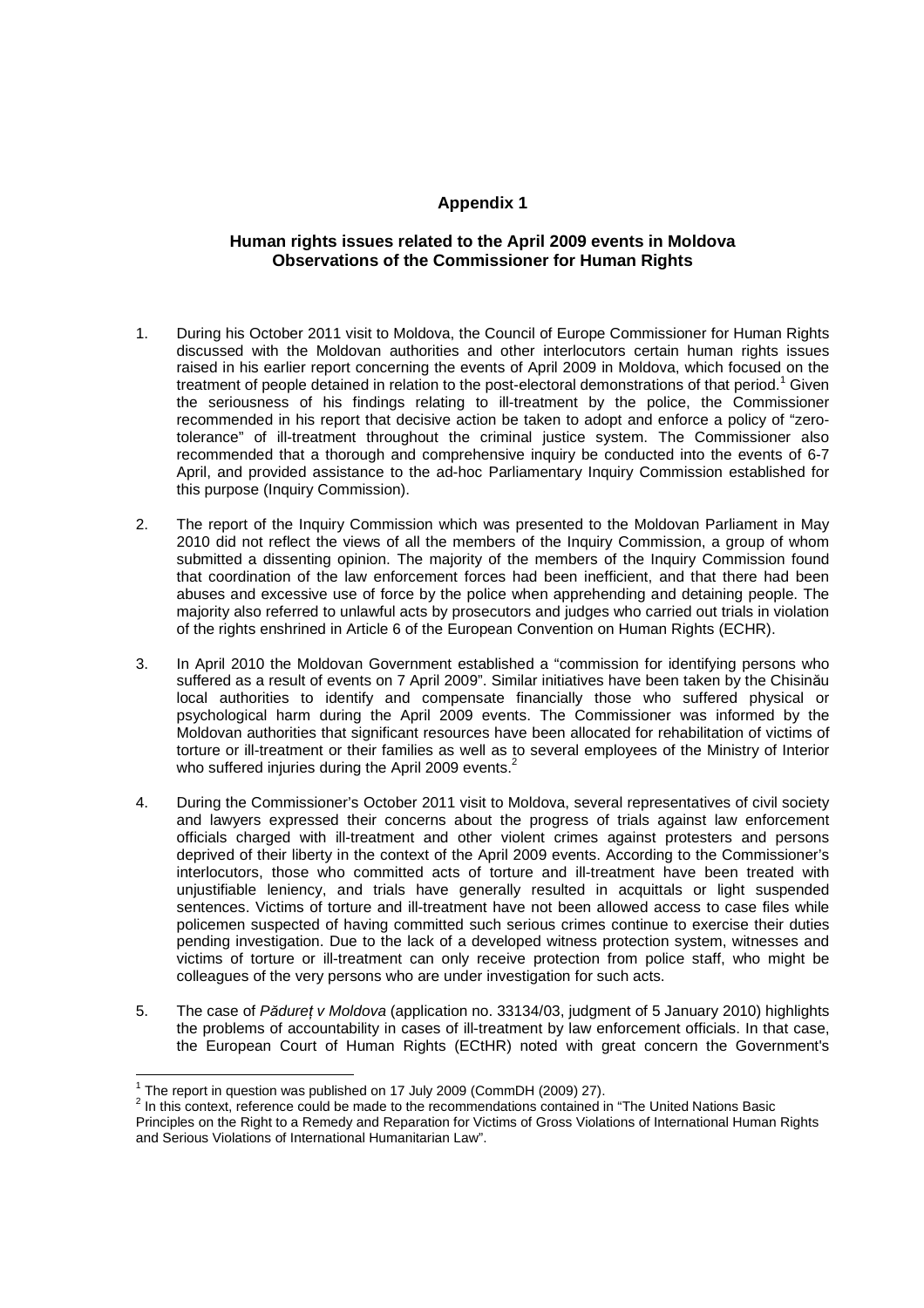assertion that torture in Moldova was considered as an "average-level crime". The Court found such a position absolutely incompatible with the obligations resulting from Article 3 of the Convention, given the extreme seriousness of the crime of torture. The Court concluded that the legislation adopted to prevent and punish acts of ill-treatment was not given full preventive effect, and that the case constituted an example of virtually total impunity for ill-treatment by lawenforcement agencies.

- 6. The Moldovan authorities have initiated a comprehensive reform of the justice system with the proclaimed aims of strengthening the rule of law and respect for human rights. In addition, a special anti-torture unit has recently been established within the Prosecutor General's Office to carry out investigations into cases of torture and ill-treatment committed by police officers.
- 7. The Commissioner strongly encourages efforts towards ensuring that the judiciary is independent and competent and that the right to liberty, security and to a fair trial are guaranteed. A thorough follow-up to the recommendations made by the ad-hoc Parliamentary Inquiry Commission is essential for an objective assessment of the current system when devising and implementing further reforms. Particular attention should be given to the reform of police in line with human rights principles, with a view to eradicating the phenomenon of police violence and abuse as well as to ensuring accountability for any officials who violate the prohibition against torture and illtreatment. This also presupposes that great care is exercised in the recruitment and training of police officers, which should instill a culture of human rights within the law enforcement agencies. Police officers should not be left unprepared when encountering challenging situations such as demonstrations and should be provided with strict guidelines for the use of force.
- 8. Without an effective investigation of allegations of torture, the prohibition of ill-treatment would be rendered theoretical and illusory, thus allowing state authorities and their agents to act with impunity. Judges and prosecutors should react promptly and decisively whenever they become aware of information indicative of ill-treatment. For any investigations into ill-treatment to be effective, they should adhere to the major principles for effective investigations that the European Court of Human Rights has developed in its case-law. These principles are:
	- Independence: there should not be institutional or hierarchical connections between the investigators and the officer complained against, and there should be practical independence;
	- Adequacy: the investigation should be capable of gathering evidence to determine whether the police behaviour complained of was unlawful and to identify and punish those responsible;
	- Promptness: the investigation should be conducted promptly and in an expeditious manner in order to maintain confidence in the rule of law;
	- Public scrutiny: procedures and decision-making should be open and transparent in order to ensure accountability; and
	- Victim involvement: the complainant should be involved in the complaints process in order to safeguard his or her legitimate interests.
- 9. As the ECtHR has emphasised in P*ă*dure*ţ* v Moldova, criminal proceedings initiated against law enforcement officers on grounds of torture and other forms of ill-treatment should not be timebarred and the granting of an amnesty or pardon should not be permissible in principle. Furthermore, a state agent charged with ill-treatment must be suspended from duty during the investigation and trial, and should be dismissed if convicted.
- 10. The National Preventive Mechanism under the Optional Protocol to the UN Convention Against Torture currently operates jointly with the Office of the Parliamentary Advocate. Steps should be taken to strengthen the independence and effectiveness of this mechanism, which should be entitled to have unlimited access to all places of detention.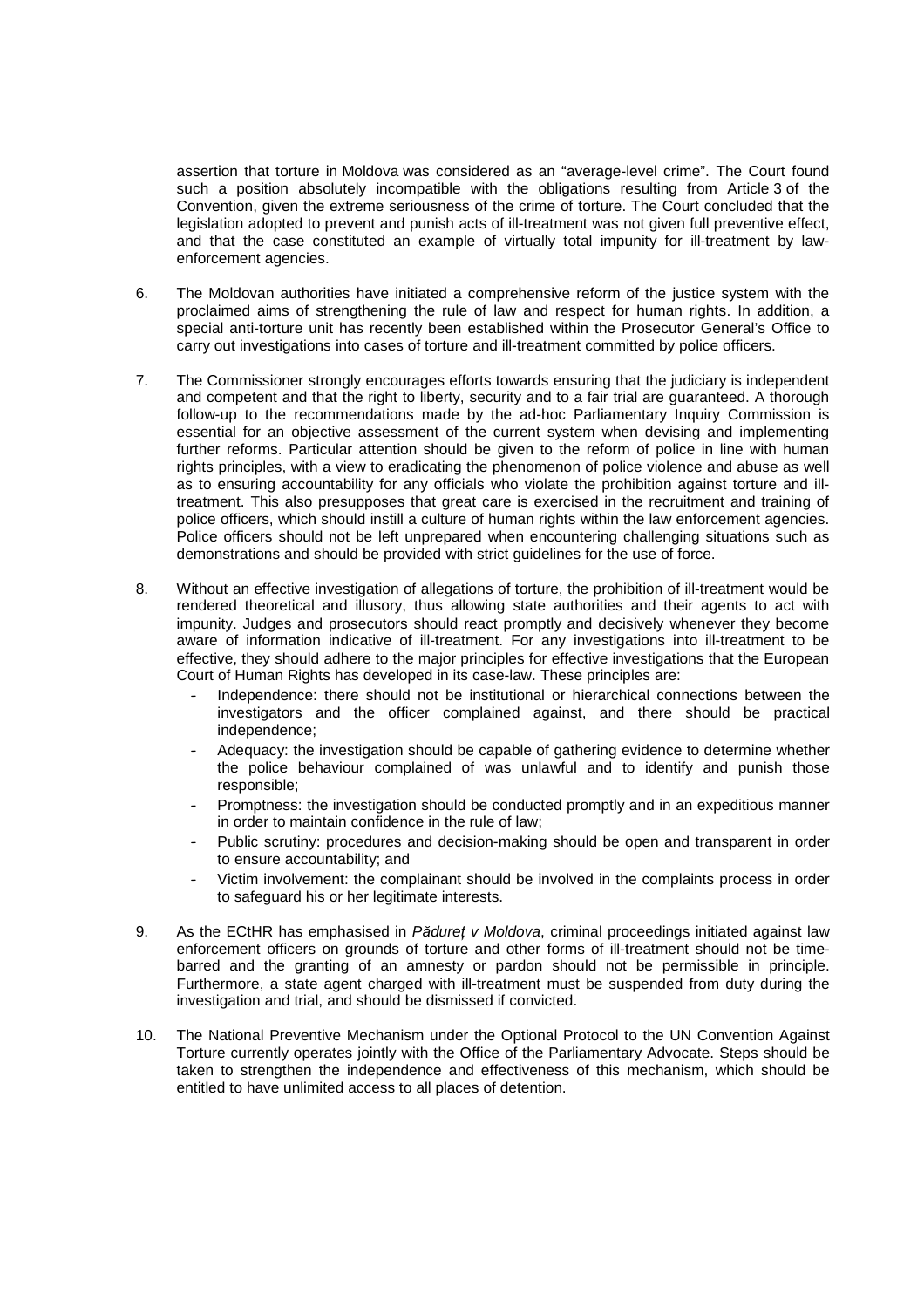11. The Commissioner strongly emphasises the importance of addressing the remaining human rights consequences of the April 2009 events in Moldova. Concrete and resolute action should be taken to bring to justice those responsible for illegal acts during that period, and reforms should be pursued with a view of preventing such large-scale violations from occurring in the future.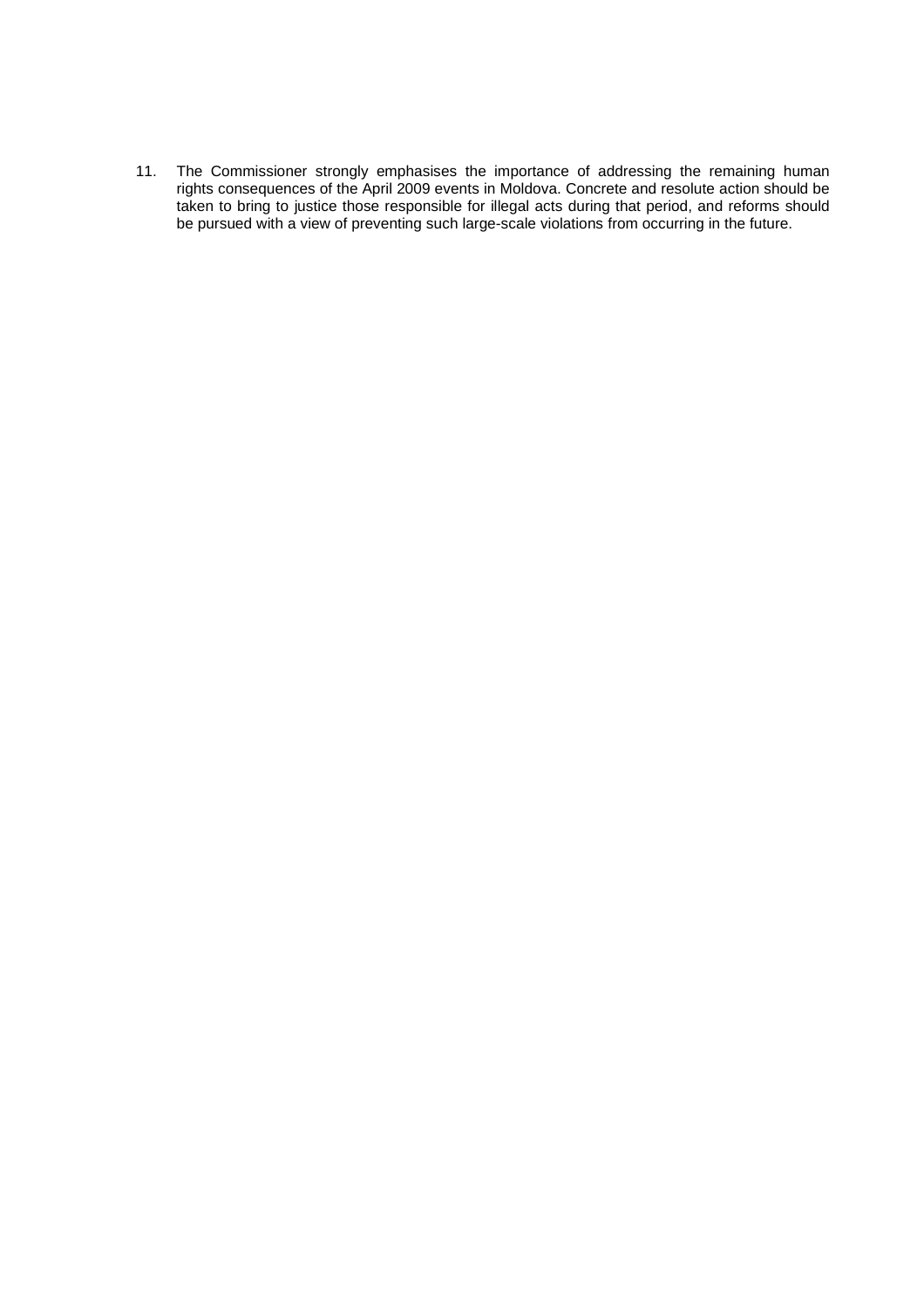# **Appendix 2**

## **Non-Discrimination: Legislation and Practice in Moldova Observations of the Commissioner for Human Rights**

- 12. The issue of non-discrimination is an important element of human rights law, as reflected in various international instruments. Moldova has ratified most key treaties aimed at eliminating discrimination on various grounds, $3$  including the European Convention on Human Rights (ECHR), whose Article 14 establishes that the enjoyment of the rights and freedoms set forth in the Convention are to be secured without discrimination on any ground such as sex, race, colour, language, religion, political or other opinion, national or social origin, association with a minority, property, birth or other status. This is an non-exhaustive list of protected grounds, which the European Court of Human Rights (ECtHR) has more recently interpreted as encompassing disability, age and sexual orientation.
- 13. Protocol No. 12 to the ECHR, which has been signed but not yet ratified by Moldova, $4$  expands the scope of the prohibition of discrimination by guaranteeing equal treatment in the enjoyment of any right, including rights under national law.
- 14. Other Council of Europe treaties which contain non-discrimination provisions include the revised European Social Charter (1996), which provides for the right to equal opportunities and equal treatment in matters of employment and occupation, protecting against discrimination on the grounds of sex. The principles of non-discrimination are also included in the Framework Convention for the Protection of National Minorities, the Convention on Action Against Trafficking in Human Beings and the new Convention on Preventing and Combating Violence Against Women and Domestic Violence.<sup>5</sup>
- 15. The equality provisions in the Moldovan Constitution $^6$  contain a prohibition against discrimination on a list of specified grounds, which are more limited than those provided for by international law, and appear to limit equal treatment to citizens of Moldova. At the same time, the Constitution contains provisions which declare the priority of international regulations signed by Moldova in the field of human rights.

 3 Moldova has ratified, inter alia, the International Covenant on Civil and Political Rights; the International Covenant on Economic, Social and Cultural Rights; the International Covenant on the Elimination of All Forms of Racial Discrimination; the Convention on the Elimination of Discrimination Against Women; the Convention on the Rights of the Child; and the Convention on the Rights of Persons with Disabilities.<br><sup>4</sup> The National Report submitted to the UN Working Group on the Universal Periodic Review

<sup>(</sup>A/HRC/WG.6/12/MDA/1 of 19 July 2011, § 87) and the Informative Note to the latest draft law on preventing and combating discrimination expressly state that the ratification of Protocol No. 12 to ECHR is a priority for the

Moldovan authorities.<br><sup>5</sup> Moldova has signed and ratified all the treaties mentioned in this paragraph except the new Convention on preventing and combating violence against women and domestic violence. It has not accepted the collective complaints procedure under the Additional Protocol of 1995 to the European Social Charter.

<sup>&</sup>lt;sup>6</sup> Article 16. Equality of rights

<sup>(1)</sup> It is the foremost duty of the State to respect and protect the human being.

<sup>(2)</sup> All citizens of the Republic of Moldova are equal before the law and the public authorities, without any discrimination as to race, nationality, ethnic origin, language, religion, sex, political choice, personal property or social origin.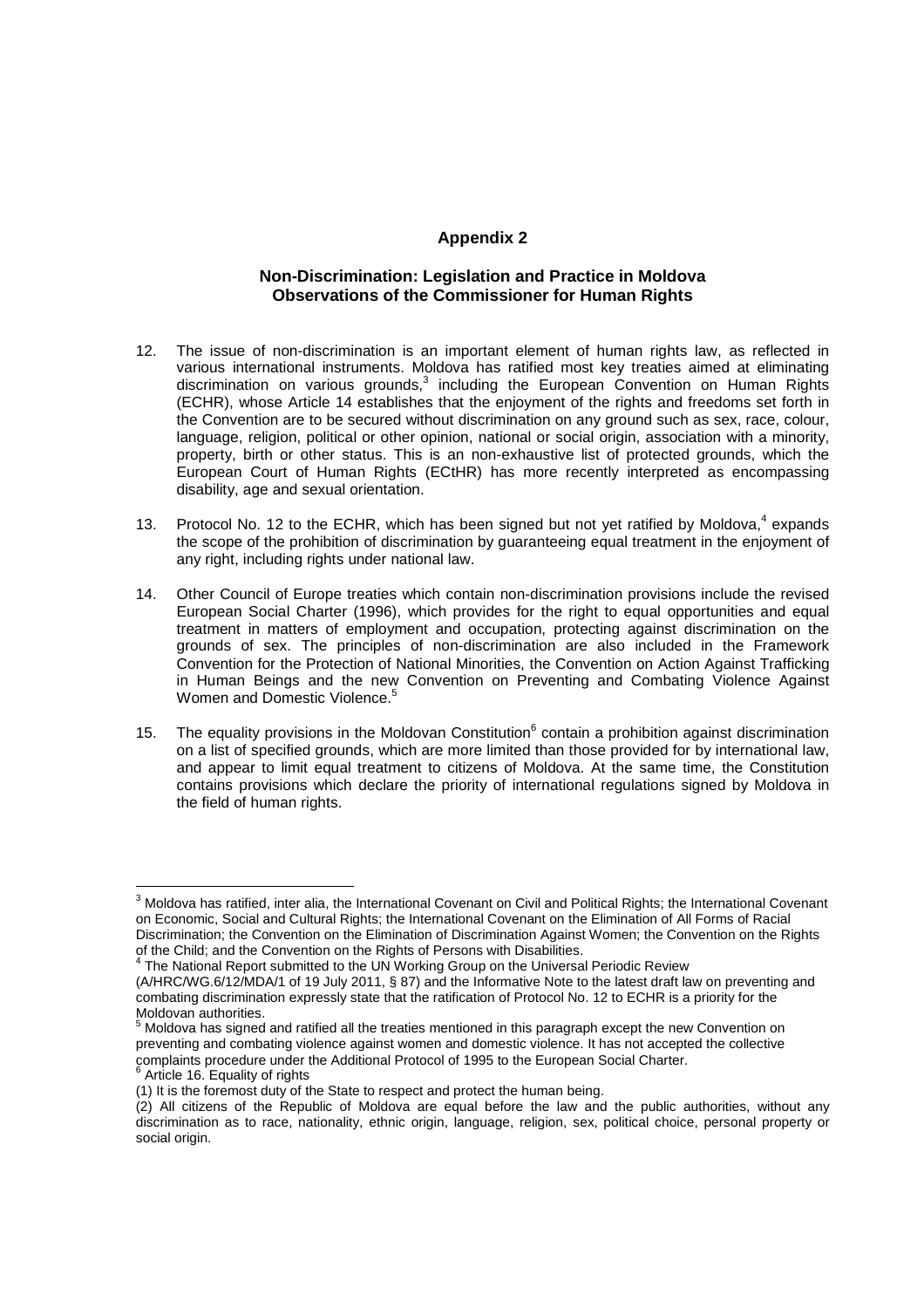16. Having regard to the recent debates on a draft law on preventing and combating discrimination in Moldova, the Commissioner's observations concerning different aspects of the issue of nondiscrimination are set out below.

#### Persons with disabilities

- 17. According to the Ministry of Labour, Social Protection and Family, there are approximately 176 000 persons affected by various disabilities, including 16 000 children. This constitutes more than 5% of the population of Moldova.<sup>7</sup> Civil society representatives dealing with disability issues in Moldova have reported that members of this vulnerable group face discrimination on a daily basis.
- 18. A Thematic Report issued in 2010 by one of the Parliamentary Advocates (Ombudspersons), Ms Aurelia Grigoriu, found that persons with disabilities experience discrimination in the field of employment, access to communication and information (persons with hearing and visual impairments), and access to public services, due to the widespread lack of adequate physical facilities in administrative buildings, educational and other public institutions, public transportation, etc. The impediments for disabled persons also affect their ability to exercise political choice, due to factors such as physically inaccessible polling stations and a lack of ballots printed in Braille.
- 19. Certain positive steps have been taken towards the deinstitutionalisation of children with disabilities, one of which is the adoption in July 2011 of the Government programme for the development of inclusive education 2011-2020. This programme aims to replace the policy of segregation of those with special educational needs with a policy which would ensure equal access to quality education to everyone – children and adults - at all stages of the educational process.
- 20. However, serious concerns remain in relation to the current legal provisions for the removal of legal capacity of adult persons with mental health or intellectual disabilities. Such a major interference with a person's rights is fraught with possibilities for abuse and therefore must be genuinely justified, tailor-made to the individual's needs, and be the result of rights-based procedures combined with effective safeguards, as foreseen by the UN Convention on the Rights of Persons with Disabilities. Mechanisms providing for full incapacitation and plenary guardianship must be abolished and the presumption of capacity for persons with intellectual or mental health disabilities should be formalised in Moldovan legislation.

### Roma

- 21. According to various reports from international organisations and civil society, Roma in Moldova continue to face discrimination and exclusion in various fields including employment, education, housing and healthcare, their political representation remains minimal, and they run a high risk of being marginalised by state authorities as well as by non-state actors.<sup>8</sup>
- 22. In Resolution CM/Res(2010)6 on the implementation of the Framework Convention for the Protection of National Minorities by Moldova, the Council of Europe Committee of Ministers recommended that the Moldovan authorities take more resolute measures to ensure that the implementation of the Government's Action Plan on Roma results in substantial and lasting improvement in the situation of the Roma in all areas, including by allocating adequate resources to its implementation. The authorities were also called upon to take steps to promote a better representation of Roma at all levels. In July 2011 the Government adopted a new Roma Action Plan for the period 2011-2015. However, concerns have once again been raised as to the

**Excluding the population from the region of Transnistria.**<br><sup>7</sup> Excluding the population from the region of Transnistria.

<sup>&</sup>lt;sup>8</sup> SOROS Foundation-Moldova, Survey "Perceptions of population of Moldova on the phenomenon of discrimination", p.6, http://soros.md/files/publications/documents/Studiu%20Sociologic.pdf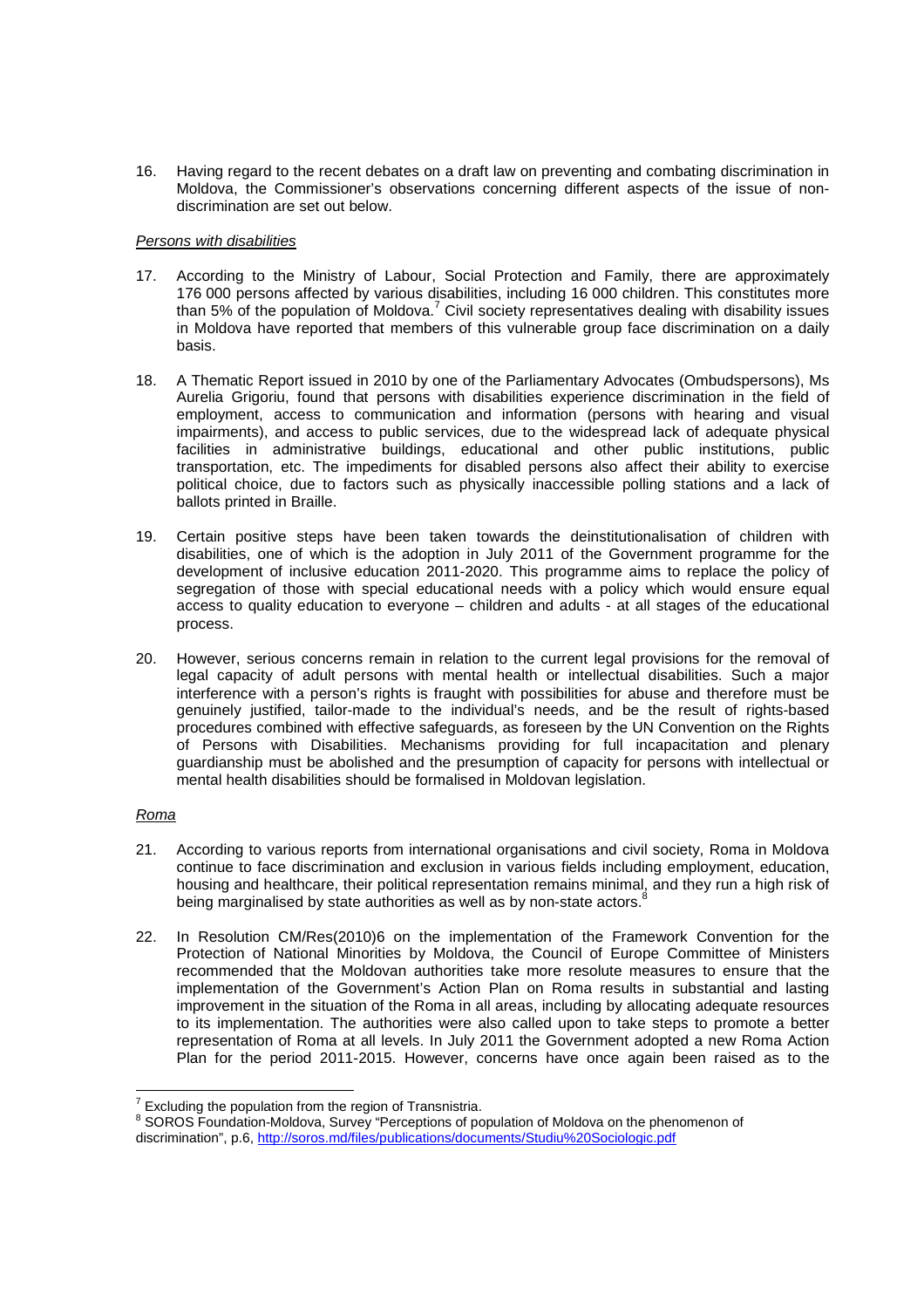provision of adequate resources for this plan, as well as mechanisms and indicators for the monitoring of its implementation.

- 23. During his October 2011 visit to Moldova, the Commissioner was informed about pilot projects for creating the institution of Roma community mediators to serve as an interface with public authorities, employers, health providers, etc. This promising initiative has the potential to encourage inclusion and integration and should receive further support. In this regard, it is important to bear in mind that Roma themselves must be key partners in the designing, implementation and monitoring of any policies affecting them at local and national level.
- 24. The Ministry of Education plans to introduce a new class on History and Culture of Roma in the school curricula in 2012. The Commissioner considers it important to provide factual, informative education on Roma history and culture, and to raise awareness about the nefarious effects of prejudices and stereotypes against Roma (e.g. through the Council of Europe campaign Dosta!). In order to be most effective, such education and awareness-raising should start in the early stages of the education system.
- 25. Anti-Roma rhetoric has been used by certain politicians in Moldova, and has apparently been broadcast on TV channels without any editorial criticism, distance or placement in an appropriate context. The use of such rhetoric and the lack of subsequent condemnation can undoubtedly exacerbate the existing marginalisation of Roma persons. Leading politicians and other opinion makers should instead take a stance in favour of principles of non-discrimination, tolerance and respect for people from different backgrounds.<sup>9</sup> Media outlets and journalists should also abstain from spreading and perpetuating anti-Roma stereotypes in the context of reporting on social problems or crimes.

#### Religious minorities

- 26. Since its accession to ECHR, Moldova has been found responsible for breaching Article 9 of ECHR (freedom of thought, conscience and religion) in three cases.<sup>10</sup> According to the UN Special Rapporteur on freedom of religion or belief, the Orthodox Christian Church has a privileged status among other religious groups. Various reports have highlighted different manifestations of intolerance against other religious groups, including hate speech, interference during religious ceremonies, and cases of vandalism.
- 27. The registration of the Islamic League as a religious association in March 2011 is indicative of a willingness of the Moldovan authorities to uphold international human rights standards and commitments in the area of freedom of thought, conscience and religion, despite Islamophobic rhetoric used by some politicians and leaders of certain groups. It is important that everyone is able to exercise this right, in accordance with the principles established in the case-law of the ECtHR.
- 28. The Commissioner has noted the recent amendments to the school curricula relating to education on religion, which have included the introduction in September 2010 of two optional curriculums prepared by representatives of various Orthodox Christian denominations joined by the Roman Catholic Church and by representatives of the Baptist, Adventist and Pentecostal Churches. According to the Ministry of Education, this curriculum replaces the previous course of history of religion and, together with the mandatory curriculum of "Civic education" and a pilot project of

<sup>&</sup>lt;u>edd</u><br><sup>9</sup> Useful information and insights may be drawn from a study and declaration on the use of racist, anti-Semitic and xenophobic elements in political discourse published in 2005 by the European Commission against Racism and Intolerance (ECRI).

<sup>10</sup> Metropolitan Church of Bessarabia and others v. Moldova, no. 45701/99, judgment of 13 December 2001, Biserica Adevarat Ortodoxa din Moldova v. Moldova, no. 952/03, judgment of 27 February 2007 and Masaev v. Moldova, no. 6303/05, judgment of 12 May 2009;

 $11$  Cf. also the Guidelines for legislative reviews of laws affecting religion or belief prepared by OSCE/ODIHR experts in consultation with the Venice Commission (CDL-AD (2004)028).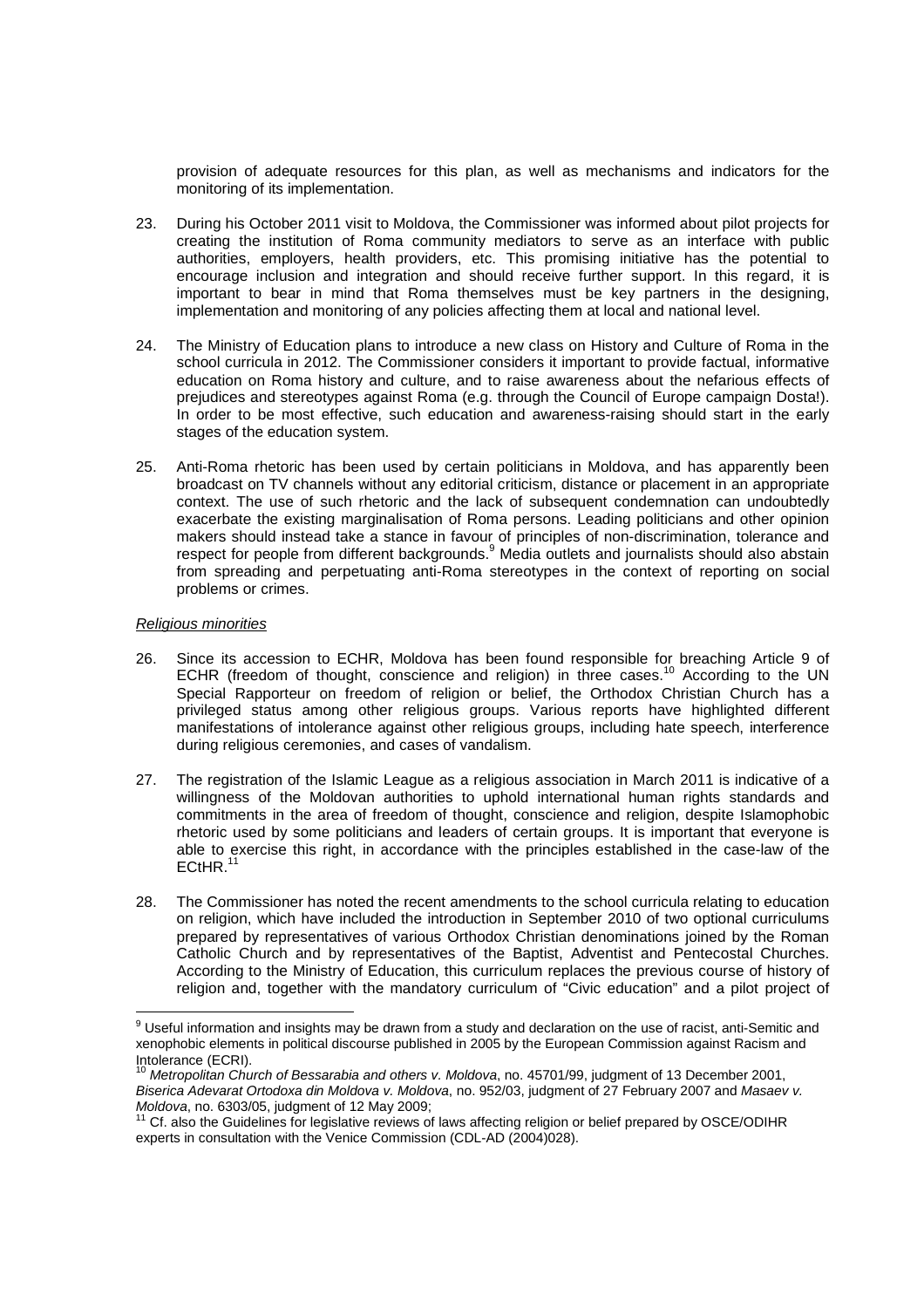optional teaching of "Education of Human Rights", promotes moral education, tolerance, respect for oneself and for others.

29. The Commissioner recommends that steps be taken to ensure that curricula in schools and higher education, especially in the field of history teaching, present factual information about religious and cultural history with a view to promoting tolerance, mutual respect and diversity. Religious education should not be mandatory.

#### Lesbian, gay, bisexual and transgender (LGBT) persons

- 30. The European Court of Human Rights has in its case law of the past two decades recognised sexual orientation and transsexuality as prohibited grounds of discrimination under the European Convention on Human Rights. The ECtHR has issued several landmark judgments concerning discrimination on grounds of sexual orientation in which Article 14 has been invoked in conjunction with substantive articles of the Convention.
- 31. The Commissioner published in June 2011 a report on Discrimination on grounds of sexual orientation and gender identity in Europe, which shows that homophobia remains a serious problem in many Council of Europe member states, including Moldova. In recent years, the right to freedom of association and assembly has been denied to LGBT persons in Moldova. The legislative framework of the Republic of Moldova does not define discrimination on the grounds of sexual orientation and gender identity nor does it provides mechanisms for redressing discrimination on such grounds.
- 32. The Committee of Ministers in its Recommendation CM/Rec(2010)5 and the Parliamentary Assembly of the Council of Europe in its Report of 23 March 2010 have recommended the implementation of effective policies to address sexual orientation and gender identity discrimination in all member states of the Council of Europe. The newly created LGBT issues unit in the Council of Europe's Directorate General of Democracy (DG2) has started to implement a "LGBT assistance project", which aims at cooperating with up to ten Council of Europe member states to implement the Recommendations of the Committee of Ministers. Activities in the project, which has already been joined by some member states, may include awareness-raising campaigns, trainings for civil servants and police, and assistance in drafting or reviewing current legislation. Joining this project could encourage a more constructive approach to the rights of LGBT persons in order to ensure that they have the same access to human rights and fundamental freedoms as any other members of the society.
- 33. The Commissioner was informed by civil society actors about the recent withdrawal of outdated references to homosexuality from textbooks used at the State University of Medicine. This is a positive development; teaching materials should exclude biased and retrograde descriptions of LGBT persons.<sup>1</sup>

### Conclusions and general recommendations

- 34. The Commissioner encourages the prompt ratification by Moldova of Protocol No. 12 to the European Convention on Human Rights and the acceptance of the collective complaints procedure under the European Social Charter.
- 35. The essence of equal treatment and non-discrimination is to allow all individuals to have an equal and fair prospect of accessing opportunities available in a society. Specific equal treatment or anti-discrimination legislation at national level can be an important tool for providing actionable

 $\overline{a}$ <sup>12</sup> Homosexuality was removed from the International Statistical Classification of Diseases and Related Health Problems (ICD) in 1990 by the World Health Organization (WHO).